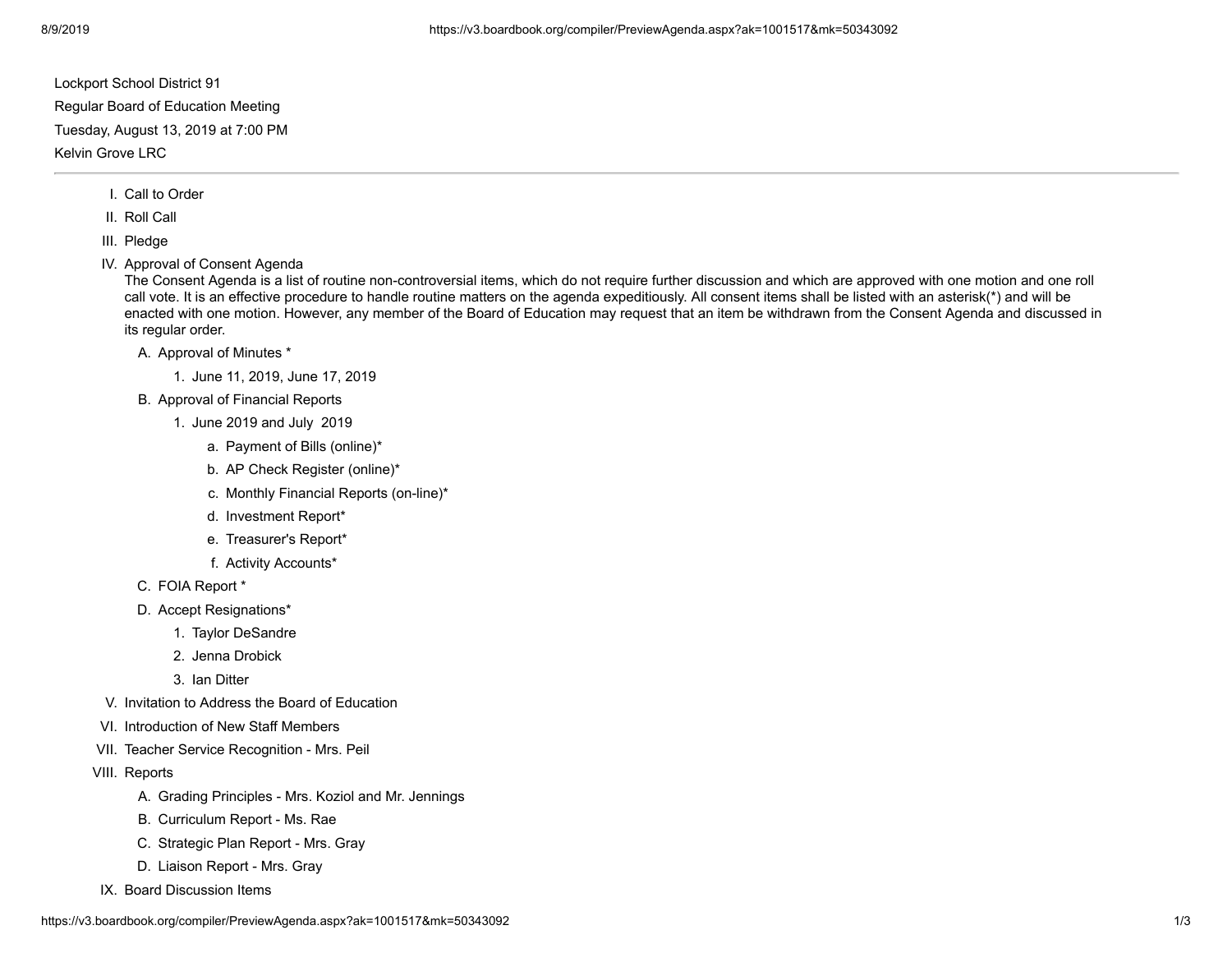- A. Review Student Handbook Recommendations
- B. First Reading of Policies
- C. Finance Committee Report Ms. Garrett
- D. Buildings and Grounds Committee Report Mr. Dorion
- X. Reports of the Superintendent
	- A. State of the District
	- B. Review of Planning Document
	- C. Site-Based Expenditure Reporting
	- D. FY20 Professional Development Plan
	- E. Annual Safety Review
- XI. Closed Session
- XII. Action Items
	- A. Approval to Place FY20 Tentative Budget on Display
	- B. Approval of Closed Meeting Records Review and Destruction
	- C. Approval of Board Agreements
	- D. Approval of 2019-2020 Student Handbooks
	- E. Employment of Certified Staff Michelle Malito
	- F. Employment of Certified Staff Angela Street
	- G. Employment of Educational Support Staff (1:1 Aide) Jack Shereck
	- H. Employment of Certified Staff Melisse Reynolds
	- I. Employment of Educational Support Staff (Nurse) Devon Lacasse
	- J. Employment of Certified Staff Lindsey Burnette
	- K. Employment of Education Support Staff Carrie Scott
	- L. Employment of Temporary Summer Custodian Andrew Centano
	- M. Employment of Temporary Summer Custodian Quinn Shereck
	- N. Employment of Math Team Sponsor Burdette
	- O. Employment of Asssistant Softball Coach Waxweiler
	- P. Approval to Transfer Legal Files
	- Q. Approval of Treasurer's Salary
	- R. Approval of September Board Meeting Date Change
	- S. Approval of LASEC Classroom Maintenance Agreement
	- T. Dispostion of District Property
	- U. Consideration to Add an Audition Choir at Kelvin Grove
- XIII. Informational Items
	- A. Legislative Updates
	- B. Correspondence
	- C. Media